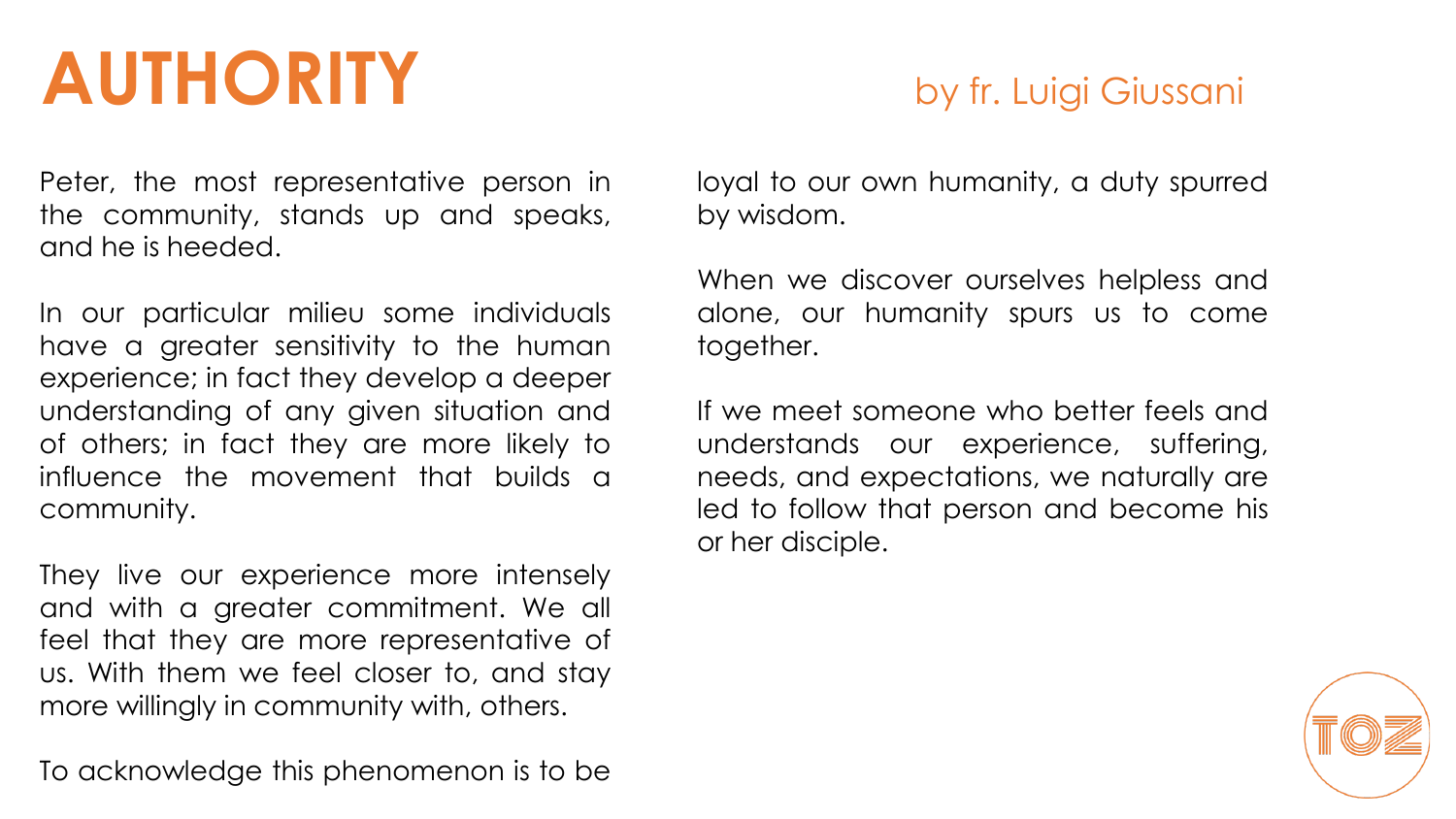## **AUTHORITY** by fr. Luigi Giussani

In that sense, such persons naturally constitute authority for us even if they do not carry special rights or titles.

Naturally, above all, it is one who most loyally lives or understands the human experience who becomes an authority.

Thus authority is born as a wealth of experience that imposes itself on others. It generates freshness, wonder, and respect. Inevitably, it is attractive; it is evocative. Not to value the presence of this effective authority that His Being places in every setting is to cling pettily to our own limits.

The Jews said of Christ: "This is one who has authority" and they abandoned the schemes of the Pharisees to follow Him.

The encounter with this natural authority develops our sensitivity and our conscience; it helps us to discover better our nature and what we aspire to from the depths of our present poverty.